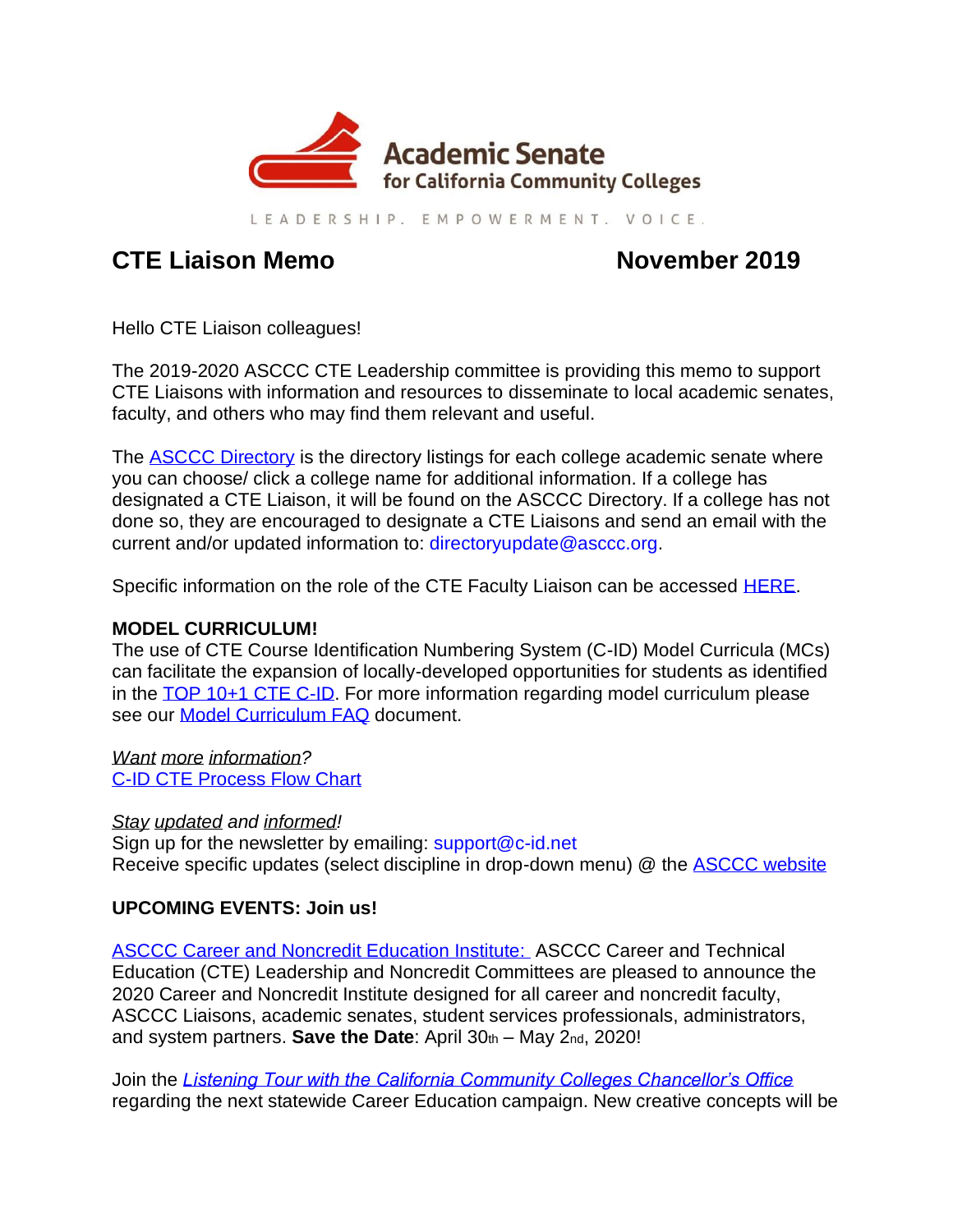shared for your consideration and feedback as they prepare for statewide focus group testing, concept selection, production and campaign rollout in 2020-2021. There will also be an opportunity to discuss your experiences, needs, and insights regarding Career Education and workforce activities in your regions.

#### **Thursday, 11/21/19 (1:15 PM-3:15 PM) – Los Angeles Region**

Sheraton Hotel- 12725 Center Court Drive, Cerritos, CA 90703 RSVP: Karen Childers - [Childers\\_Karen@rsccd.edu](mailto:Childers_Karen@rsccd.edu) or (213) 257-8768

#### **Thursday, 11/21/19 – (9:30 AM-11:30 AM) – Bay Area Region**

Webinar- Join via [ZOOM](https://cccconfer.zoom.us/j/6505609798)

**Thursday, 12/5/19 (1:00 PM-3:00 PM) – North/Far North Region** Red Lion Hotel-1830 Hilltop Dr., Redding, CA 96002 Webinar- Join via [ZOOM](https://cccconfer.zoom.us/j/432538685) RSVP: Blaine Smith - [Blaine.Smith@losrios.edu](mailto:Blaine.Smith@losrios.edu) or (916) 563-3209

#### **Tuesday, 1/14/20 (11:00 AM-12:30 PM) – Statewide Webinar**  Webinar- Join via **ZOOM**

Please contact Career Education Project Manager, Mark Perry, with any questions at [markjperry75@outlook.com](mailto:markjperry75@outlook.com) or (916) 801-0086.

#### **ASCCC Resources:**

Now Available: Position Papers adopted at the 2019 Spring Plenary Session!

- **Student Learning [Outcomes](https://urldefense.proofpoint.com/v2/url?u=https-3A__academicsenate.cmail19.com_t_y-2Dl-2Dujlkkyt-2Dtiochykh-2Dx_&d=DwMFaQ&c=2mkf2LtcPYbxZNbe14MkEA&r=cEbP7WsRN4FOkQaqSaOvlkQ72xRPZ-oHGhvxNLIRFEg&m=VXb4WB-E3pUeP6lTIE_Ize_d1lz_WGLxnonWk5Eun7g&s=fMi5lUz_Ub0jS2k1Hip30D31F1BCvthiVxKF9TLgkIU&e=)**
- Work Based Learning in California [Community](https://urldefense.proofpoint.com/v2/url?u=https-3A__academicsenate.cmail19.com_t_y-2Dl-2Dujlkkyt-2Dtiochykh-2Dm_&d=DwMFaQ&c=2mkf2LtcPYbxZNbe14MkEA&r=cEbP7WsRN4FOkQaqSaOvlkQ72xRPZ-oHGhvxNLIRFEg&m=VXb4WB-E3pUeP6lTIE_Ize_d1lz_WGLxnonWk5Eun7g&s=tagLFMyKfdccJ2VHcrDI-r3JwamnxrlphgTaTRk2IFY&e=) Colleges
- Noncredit Instruction: [Opportunity](https://urldefense.proofpoint.com/v2/url?u=https-3A__academicsenate.cmail19.com_t_y-2Dl-2Dujlkkyt-2Dtiochykh-2Dc_&d=DwMFaQ&c=2mkf2LtcPYbxZNbe14MkEA&r=cEbP7WsRN4FOkQaqSaOvlkQ72xRPZ-oHGhvxNLIRFEg&m=VXb4WB-E3pUeP6lTIE_Ize_d1lz_WGLxnonWk5Eun7g&s=v3H3faiWBhpRcj1N9EZKTWnOWd1kLunh7sSFLzX-xno&e=) and Challenge
- Effective [Practices](https://urldefense.proofpoint.com/v2/url?u=https-3A__academicsenate.cmail19.com_t_y-2Dl-2Dujlkkyt-2Dtiochykh-2Dq_&d=DwMFaQ&c=2mkf2LtcPYbxZNbe14MkEA&r=cEbP7WsRN4FOkQaqSaOvlkQ72xRPZ-oHGhvxNLIRFEg&m=VXb4WB-E3pUeP6lTIE_Ize_d1lz_WGLxnonWk5Eun7g&s=V8IpI0Dw3GtQuTedpLLkESv4xCsVaZiTShYDa3jd3so&e=) for Online Tutoring
- The Role of the Library Faculty in the California [Community](https://urldefense.proofpoint.com/v2/url?u=https-3A__academicsenate.cmail19.com_t_y-2Dl-2Dujlkkyt-2Dtiochykh-2Dz_&d=DwMFaQ&c=2mkf2LtcPYbxZNbe14MkEA&r=cEbP7WsRN4FOkQaqSaOvlkQ72xRPZ-oHGhvxNLIRFEg&m=VXb4WB-E3pUeP6lTIE_Ize_d1lz_WGLxnonWk5Eun7g&s=WAvmWmoc3fXcD8LOGupWVJIrXaQX4ai6aXuLJyPobKc&e=) College

All ASCCC publications can be found [here!](https://urldefense.proofpoint.com/v2/url?u=https-3A__academicsenate.cmail19.com_t_y-2Dl-2Dujlkkyt-2Dtiochykh-2Dp_&d=DwMFaQ&c=2mkf2LtcPYbxZNbe14MkEA&r=cEbP7WsRN4FOkQaqSaOvlkQ72xRPZ-oHGhvxNLIRFEg&m=VXb4WB-E3pUeP6lTIE_Ize_d1lz_WGLxnonWk5Eun7g&s=a_BvGX-5Sw67gf9apWJ8iYBanZwzUXapx5fttgwtFic&e=)

[CTE Minimum Qualifications Equivalency Toolkit:](https://www.asccc.org/content/cte-minimum-qualifications-tool-kit) The CTE Minimum Qualification Equivalency Tool Kit is to assist with screening for minimum qualifications of potential Career Technical Education (CTE) faculty and in the use of equivalency to determine suitability for employment at community colleges. The intent of this toolkit to is to maximize the flexibility currently allowed in the use of equivalency to bolster deep, diverse, and qualified pools of industry expert candidates for CTE programs.

[Local Academic Senate Visits:](https://www.asccc.org/services/local-senate-visits) The role of the ASCCC in a local academic senate visit is to listen to discussions, share resources, and consider questions/concerns. The visit can be with the various constituents throughout the campus and provided in various timeframes for whatever bests supports your local college.